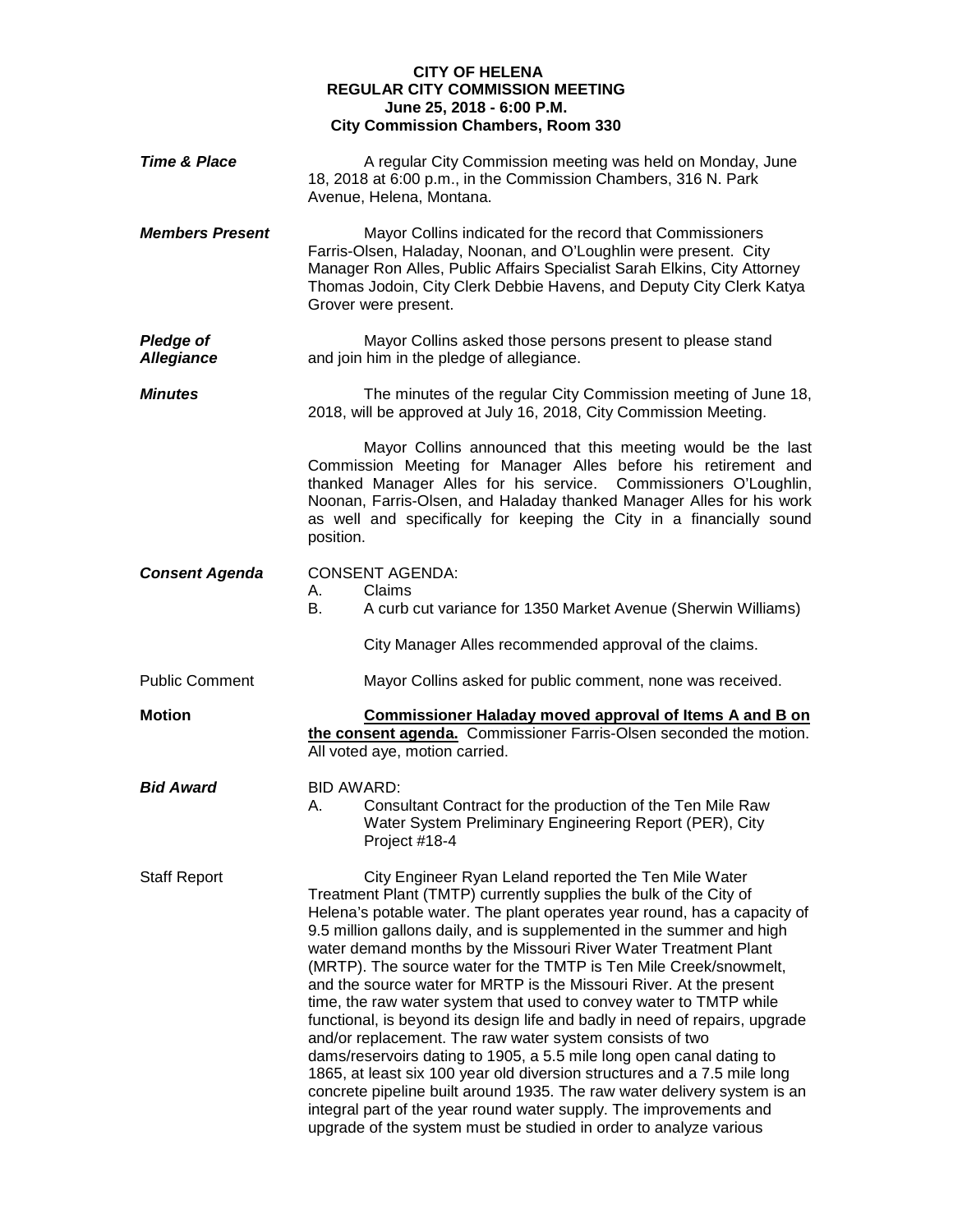alternatives to prioritize, plan and fund said improvements in a thoughtful manner.

Award of the contract to consultant will allow for the production of a PER in standard State of Montana Water, Wastewater and Solid Waste Coordinating Team (W2ASACT) format, qualifying the Ten Mile Raw Water System for consideration for future funding of projects through established state and federal grant and loan programs. Production of the PER by the consultant will not only provide system operators and engineers with a clearly defined roadmap for improvements, but will also consider and analyze various alternative solutions for the existing problems within the system as applicable and selecting the preferred alternatives. The PER will provide a detailed conditions assessment and 30-year capital improvements plan for the raw water system. Production of the PER will position the City well to obtain future funding for capital projects within the Ten Mile system as well as to provide a comprehensive assessment of the existing system with succinct recommendations for capital improvements over the next 30 years.

The consultant was selected through an open RFP qualification process. The City received proposals from seven interested firms. Water and Environmental Technologies was selected by a committee process, where proposals were individually ranked on pre-set criteria and the highest ranked firm was asked to come in for an interview. WET's proposal was ranked the highest by the committee, and after interview they were selected to provide the City with a detailed proposal to do the work.

Production of the preliminary engineering report in standard funding agency format will prioritize necessary capital improvements within the Ten Mile Raw Water System and lay the groundwork for the funding of future capital improvements to the system by completing the prerequisite analysis necessary to qualify for additional funding sources.

Engineer Leland recommended awarding the contract for production of the Ten Mile Raw Water System Preliminary Engineering Report to Water and Environmental Technologies, Inc. in the amount of \$82,505.

| <b>Discussion</b>     | Commissioner Haladay referred to the budget analysis<br>worksheet on page 11 of the commission packet and asked about the<br>remaining budget balance, whether that money would roll over.<br>Engineer Leland explained that money was set aside for any potential<br>repairs because the staff thought the pipe would have to be redone; that<br>money was available for the actual project that would come out of<br>recommendation. |
|-----------------------|----------------------------------------------------------------------------------------------------------------------------------------------------------------------------------------------------------------------------------------------------------------------------------------------------------------------------------------------------------------------------------------------------------------------------------------|
| <b>Public Comment</b> | Mayor Collins called for public comment, none was received.                                                                                                                                                                                                                                                                                                                                                                            |
| <b>Motion</b>         | <b>Commission Farris-Olsen moved to award the contract for</b><br>production of the Ten Mile Raw Water System Preliminary<br><b>Engineering Report to Water and Environmental Technologies, Inc.</b><br>in the amount of \$82,505. Commissioner O'Loughlin seconded the<br>motion. All voted aye, motion carried.<br>В.<br>2018 Chip & Seal Project, City Project #18-7                                                                |
| <b>Staff Report</b>   | City Engineer Ryan Leland reported the 2018 Chip & Seal will<br>add a new wear surface and pavement sealer by applying a single<br>application of asphalt material followed by spreading a 3/8-inch gravel<br>chip. The City opened three bids for this project on May 15, 2018, and                                                                                                                                                   |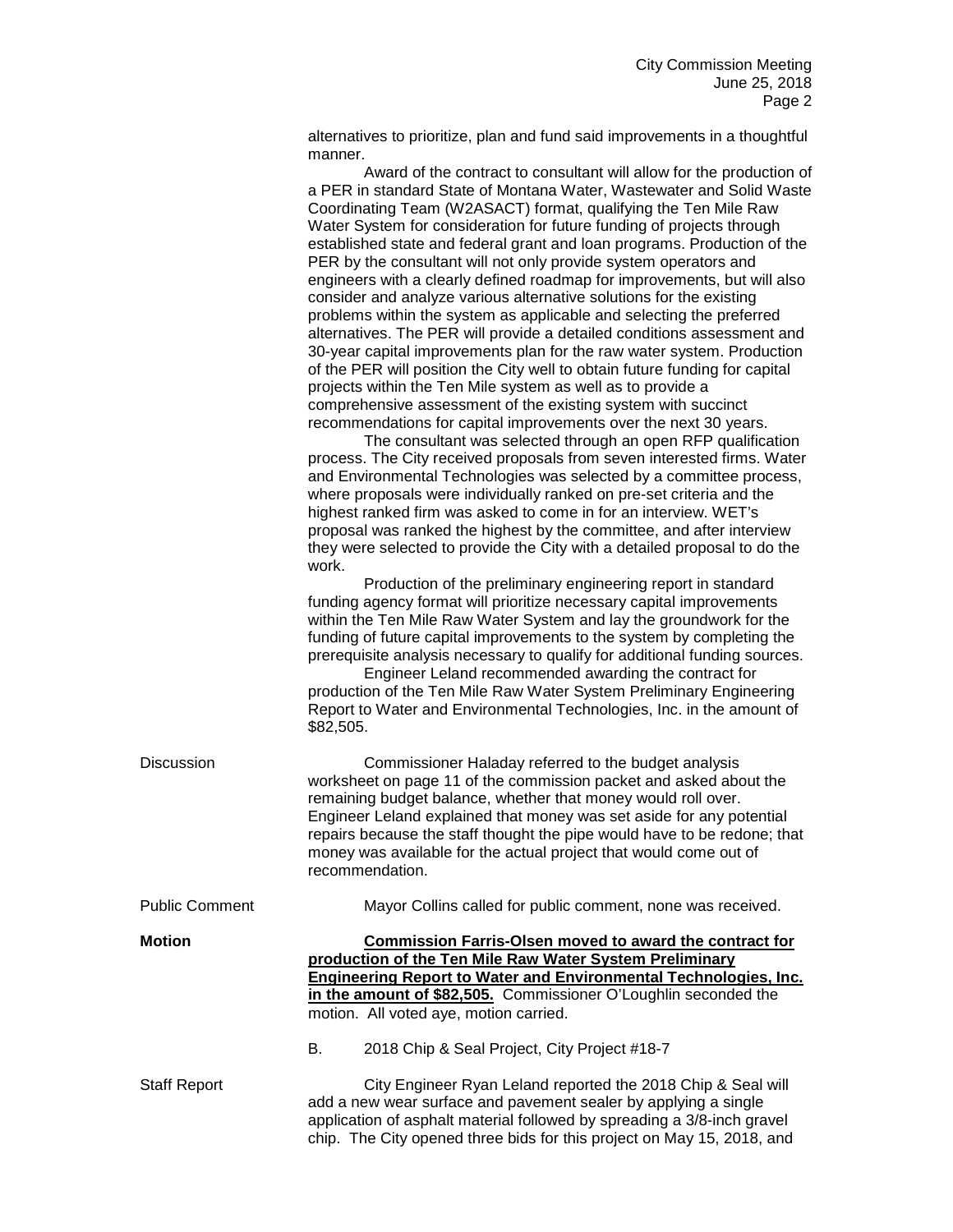Helena Sand & Gravel, Inc. was the lowest responsible bidder for schedules: A, South East City Streets (East/West); B, South East City Streets (North/South/East/West); C, South Central City Streets (North/South/East/West); D, North Central City Streets (North/South/East/West); E, North Central City Streets (North/South/East/West); and F, North Central City Streets (North/South/East/West) for a total of \$242,076.12 with a unit price \$1.32 of per square yard. Last year's unit price was \$1.28 per square yard. In addition, this year we are adding a Fog Seal Technique on Schedules A, B & C. This process serves to penetrate the porous sections of asphalt and seal the surface, helping to extend the life of the street. The additional cost for this process is \$0.27 per square yard, bringing the total amount to \$270,037.86. Staff recommends awarding schedules A, B, C, D, E, and F to the lowest responsible bidder, Helena Sand & Gravel; which submitted

the low bid of \$270,037.86. This project will complete approximately **8 miles** of city streets this year, compared to previous years: 2017/12.2 miles, 2016/8.80 miles, 2015/8.70 miles, 2014/9.93 miles, and 2013/8.46 miles.

Having a new wear surface would extend the life of 8 miles of city streets.

City Engineer Leland recommended awarding schedules A, B, C, D, E, and F of the 2018 Chip & Seal, Project No. 18-7 to the lowest responsible bidder, Helena Sand & Gravel, in the amount of \$270,037.86.

| Discussion | Commissioner O'Loughlin referred to the remaining balance for<br>the project and asked whether it was typical for staff to leave that type of |
|------------|-----------------------------------------------------------------------------------------------------------------------------------------------|
|            | remaining balance for other projects. Commissioner O'Loughlin asked<br>what that remaining balance was expected to be used for. Engineer      |
|            | Leland replied that initially it was thought that the bid price would be<br>significantly higher than happened in actuality.                  |
|            |                                                                                                                                               |

Public Comment Mayor Collins called for public comment, none was received.

**Motion Commissioner O'Loughlin moved to award schedules A, B, C, D, E, and F of the 2018 Chip & Seal, Project No. 18-7 to the lowest responsible bidder, Helena Sand & Gravel, in the amount of \$270,037.86.** Commissioner Noonan seconded the motion. All voted aye, motion carried.

C. 2018 ADA Improvements Overlay Project #18-6

Staff Report City Engineer Ryan Leland reported the City of Helena Public Works Department was notified by The State of Montana that in order for the City Streets Division to continue its annual mill and overlay road maintenance project, all existing adjacent ADA ramps are required to be updated to current ADA standards. The Engineering Division put out this design/build project to comply with that requirement. The project will update a total of 110 ADA ramps to current standards in locations generally located west of Benton Avenue in Sunhaven Subdivision along with Wilder Avenue and Leslie Avenue between Benton and Henderson.

The City received only one bid for the project. The low bidder for the project is Northside Welding & Fabrication for the Base Bid (\$239,874.95), Additive Alternate #1 (\$99,108.47), and Additive Alternate #2 (\$77,602.87) for a total bid of \$416,586.29.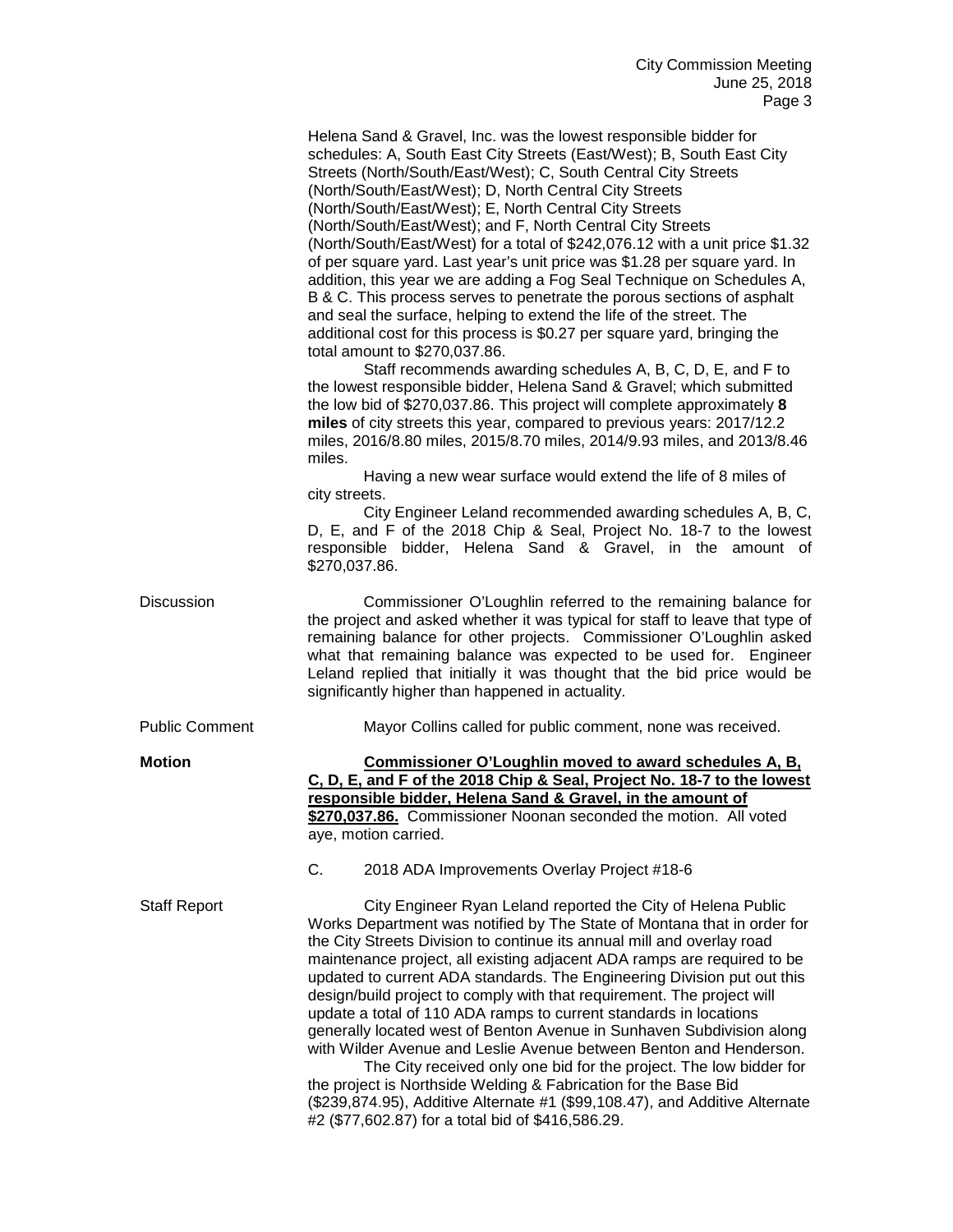|                                                    | 110 ADA ramps would be upgraded to current standards. This<br>would also allow the City Streets Division to continue the mill/overlay<br>project.<br>City Engineer Leland recommended awarding the 2018 ADA<br>Improvements Overlay project, City Project #18-6, to the lowest<br>responsible bidder, Northside Welding & Fabrication, Inc., in the amount<br>of \$416,586.29.                                                                                                                                                                                                                                                                                                                                                                                                                                                                                                                                                                                                           |
|----------------------------------------------------|------------------------------------------------------------------------------------------------------------------------------------------------------------------------------------------------------------------------------------------------------------------------------------------------------------------------------------------------------------------------------------------------------------------------------------------------------------------------------------------------------------------------------------------------------------------------------------------------------------------------------------------------------------------------------------------------------------------------------------------------------------------------------------------------------------------------------------------------------------------------------------------------------------------------------------------------------------------------------------------|
| <b>Public Comment</b>                              | Mayor Collins called for public comment, none was received.                                                                                                                                                                                                                                                                                                                                                                                                                                                                                                                                                                                                                                                                                                                                                                                                                                                                                                                              |
| <b>Motion</b>                                      | <b>Commissioner Noonan moved to award the 2018 ADA</b><br>Improvements Overlay project, City Project #18-6, to the lowest<br>responsible bidder, Northside Welding & Fabrication, Inc., in the<br>amount of \$416,586.29. Commissioner Haladay seconded the motion.<br>All voted aye, motion carried.                                                                                                                                                                                                                                                                                                                                                                                                                                                                                                                                                                                                                                                                                    |
| <b>Communications</b><br><b>From Commissioners</b> | COMMUNICATIONS/PROPOSALS FROM COMMISSIONERS<br>There were no communications from the Commissioners.                                                                                                                                                                                                                                                                                                                                                                                                                                                                                                                                                                                                                                                                                                                                                                                                                                                                                      |
| <b>Report of the City</b><br><b>Attorney</b>       | REPORT OF THE CITY ATTORNEY<br>City Attorney Jodoin reported on the developments of a<br>complaint brought by Robert Maffit against the City in the Amended<br>Complaint and Request for Declaratory Judgement and Demand for Jury<br>Trial. MMIA has been involved in discussions regarding to how to<br>proceed with potential negotiations, if any. Today, the City has declined<br>to entertain the Mr. Maffit's proposal as to how to resolve this.                                                                                                                                                                                                                                                                                                                                                                                                                                                                                                                                 |
| <b>Report of the City</b><br><b>Manager</b>        | REPORT OF THE CITY MANAGER<br>Manager Alles reported Interim City Manager Dennis Taylor had<br>spent his first week in his position.                                                                                                                                                                                                                                                                                                                                                                                                                                                                                                                                                                                                                                                                                                                                                                                                                                                     |
| <b>Report from the</b><br><b>Helena Citizens</b>   | REPORT FROM THE HELENA CITIZENS COUNCIL<br>No report was provided.                                                                                                                                                                                                                                                                                                                                                                                                                                                                                                                                                                                                                                                                                                                                                                                                                                                                                                                       |
| <b>Regular Items</b>                               | <b>REGULAR ITEMS</b><br>CONSIDER A CONDITIONAL RELEASE OF THE CITY'S<br>А.<br>INTEREST IN A NINE FOOT (9) PORTION OF A FIFTEEN<br>FOOT (15) PEDESTRIAN TRAIL AND UTILITY EASEMENT<br>ACROSS LOT 15 OF THE SUSSEX PARK SUBDIVISION AND<br>THE FILING OF AN AMENDED PLAT DEPICTING THE<br>REDUCTION OF THE EASEMENT. TABLED 5/21/2018                                                                                                                                                                                                                                                                                                                                                                                                                                                                                                                                                                                                                                                      |
| <b>Staff Report</b>                                | City Engineer Leland reported City has a 30' wide utility<br>easement across the common boundary line between Lots 15 and 16 of<br>the Sussex Park Subdivision. This subdivision is located in the upper<br>west side of Helena. The easement is 15' on either side of the common<br>property line.<br>Within the easement lies a single track pedestrian path and a city<br>water main. The main was installed by Sussex Construction as part of<br>the development of the subdivision. The water main is located at or near<br>the common boundary line between Lots 15 and 16. The trail was not<br>accepted by the City during the approval of the subdivision resulting in<br>the City having no responsibility for maintenance or operation of the<br>pedestrian trail. Sussex Construction recently built a dwelling unit on Lot<br>15 (535 Sussex Court) for the property owner. A corner of the house was<br>built within the easement that lies on Lot 15. The house and eaves |

extend approximately seven and a half feet (7'6") by ten feet six inches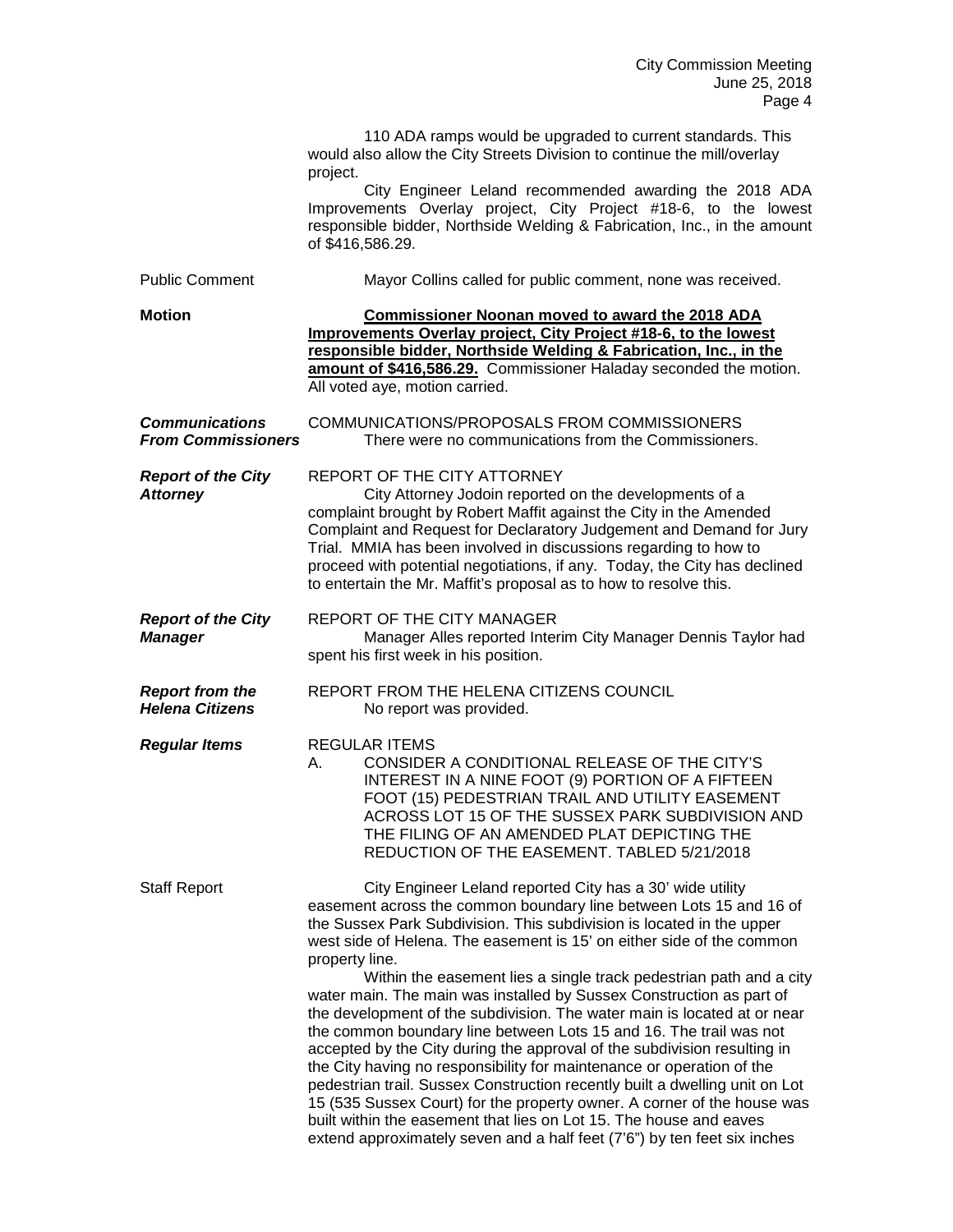(10'6") by eleven feet eight inches (11'8") into the above-mentioned pedestrian trail and utility easement. The proximity of the house to the water main may already preclude the City from accessing the main out of concern that excavation that close to the house may compromise the structural integrity of the house. As a result the City may have to abandon the main which would result in two dead end water mains. Dead end water mains are not desirable due to water quality and fire flow concerns. In the recent past, it has been documented that Sussex Construction has trespassed and caused damage to City property at prior locations (Ridgeview and Sussex Subdivision).

The City Commission tabled the item on May 21, 2018. Since that time City staff has been trying to work with Sussex Construction on a solution. Staff offered up a couple of possible solutions that would not require a long term agreement that would be very hard to enforce in the future. The first attempted solution was to have the easement regraded to allow for better access to work on the main, since the best area for working the main is encroached on by the house. This would have required a retaining wall and removing landscaping from the adjacent property. Sussex rejected the idea because the adjacent landowner has the area landscaped. The second possible solution was to negotiate an estimated amount for the increased cost to maintain or replace the water main and have Sussex pay now. This would allow the easement to be released without a future agreement. The estimate was offered to be either a percentage of the overall replacement costs or base the payment on the cost of the easement. Sussex also rejected that solution. Sussex counter offered only a long term agreement to negotiate the future increased costs of mitigation at the time of need. Staff is uncomfortable with the counter offer due to the risks and uncertainties of tracking and administering a long term agreement of questionable enforceability. It is also highly possible that there will be future dispute about what costs Sussex would be responsible for and whether Sussex will legally exist.

Staff proposes to consider a conditional release of the City's interest in the north nine foot (9') of the pedestrian trail and utility easement across the southern lot line of Lot 15, as shown on Certificate of Survey No. 3115068. Staff has provided three options for the City Commission's consideration. Two would help remedy the situations now and the other would be a long term agreement for future increased cost for repair, maintenance, replacement and relocation of the main.

An advantage of the first two proposals would be that the property owners' home would no longer be located within the pedestrian trail and utility easement; however, the third option (a long term agreement) may be difficult to enforce. The city would have approximately seven to eight feet (7'-8') from the eaves of the house to the water main. Current engineering standards require easements for mains on private property to be within an easement that is ten feet (10') on either side of the main. The city may not be able to access the main for maintenance and repair activities, or replacement. The city may face claims for damages to the dwelling unit for maintenance activities or a water main break. The main may have to be abandoned or relocated which will affect fire flows in the area.

Staff has provided following three options for the Commission to consider:

1. Move to conditionally approve the release of the City's interest in the north nine foot (9') of the pedestrian trail and utility easement across the southern lot line of Lot 15, as shown on Certificate of Survey No. 3115068. With the condition that Sussex and the City negotiate an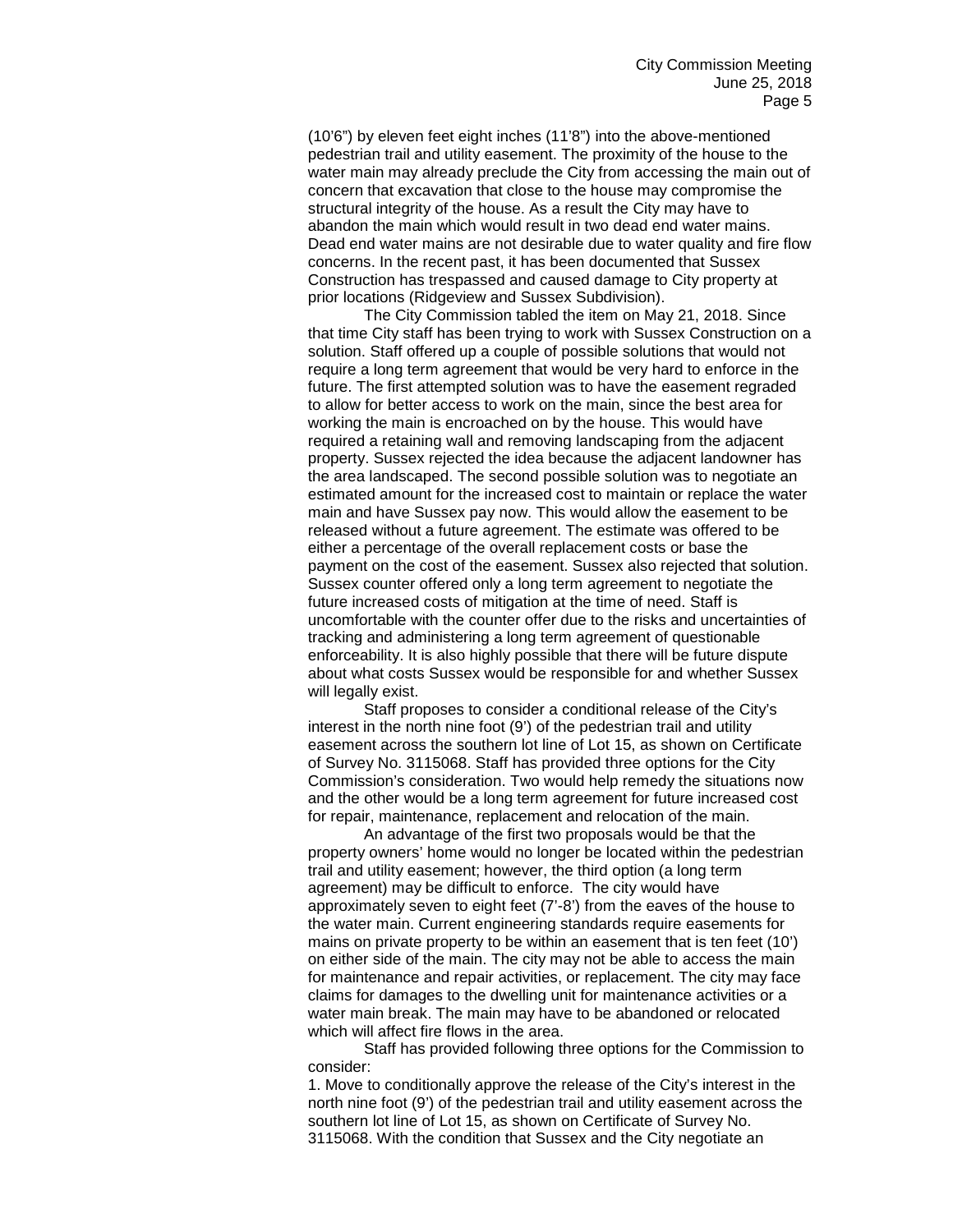|                       | estimated cost based on a percentage of the main replacement for the<br>future repair, replacement of relocation and have Sussex pay now.<br>2. Move to approve a conditional release of the City's interest in the north<br>nine foot (9') of the pedestrian trail and utility easement across the<br>southern lot line of Lot 15, as shown on Certificate of Survey No.<br>3115068. With the condition that Sussex will re-contour the easement<br>with an approved plan from the City to allow for a better area to operate<br>and work on the main.<br>3. Move to conditionally approve the release of the City's interest in the<br>north nine foot (9') of the pedestrian trail and utility easement across the<br>southern lot line of Lot 15, as shown on Certificate of Survey No.<br>3115068 with a condition that an agreement with Sussex Construction<br>will be to negotiate a payment for the future increased cost of fixing,<br>relocating.                                                                                                                                                                                                                                                                                                                                                                                                                                                                                                                                                                       |
|-----------------------|------------------------------------------------------------------------------------------------------------------------------------------------------------------------------------------------------------------------------------------------------------------------------------------------------------------------------------------------------------------------------------------------------------------------------------------------------------------------------------------------------------------------------------------------------------------------------------------------------------------------------------------------------------------------------------------------------------------------------------------------------------------------------------------------------------------------------------------------------------------------------------------------------------------------------------------------------------------------------------------------------------------------------------------------------------------------------------------------------------------------------------------------------------------------------------------------------------------------------------------------------------------------------------------------------------------------------------------------------------------------------------------------------------------------------------------------------------------------------------------------------------------------------------|
| <b>Public Comment</b> | Mayor Collins called for public comment.                                                                                                                                                                                                                                                                                                                                                                                                                                                                                                                                                                                                                                                                                                                                                                                                                                                                                                                                                                                                                                                                                                                                                                                                                                                                                                                                                                                                                                                                                           |
|                       | Cherche Prezeau, a legal representative for Sussex<br>Construction, stated that she didn't believe that there would be any<br>problems for the City if any maintenance work needed to be done on<br>utilities. Ms. Preseau also noted that it was her understanding that the<br>directions from the Commission were that Sussex and the City would<br>work out an agreement similar to the agreement between the City and<br>Bryant Elementary School for indemnification. Ms. Preseau stated that<br>Sussex had never heard of the \$10,000 referred to by Engineer Leland<br>and that it was an unusual proposal. Ms. Preseau concluded by saying<br>that she strongly believed that the agreement that she drafted would<br>address any possible questions.<br>Roger St. Julian, Helena resident, asked whether, with regards<br>to risks increasing the costs, there was potential for mitigation to reduce<br>those costs with such specific mitigation applications as more safety<br>equipment, fencing, etc.<br>Ron Bartsch, Sussex Construction, introduced himself and<br>offered to answer any questions.<br>Mayor Collins closed public comment.                                                                                                                                                                                                                                                                                                                                                                       |
| <b>Discussion</b>     | Commission O'Loughlin asked City staff to elaborate further on<br>some of the concerns they had regarding the indemnification agreement,<br>specifically, if 40 years from now the City would damage the property<br>while working on the main, given that the life of this main would last<br>approximately 25 years or longer. Attorney Jodoin stated that he didn't<br>have any problem with the proposed language of the indemnification, but<br>if something did happen 30-40 years in the future, the practical reality<br>was that Sussex was asking for the release of 9' of the 15' easement, so<br>there would only be 6' on this property. Because the house now<br>occupied the flat area that the City would have used to access the main,<br>now the City would be disturbing the property and their established<br>landscaping on the south lot 16; it highlighted the difficulty of tracking<br>water and utility easements on private property. But, as far as the<br>potential damage to the house, Sussex has agreed to cover the City for<br>any of its negligent or willful acts related to maintaining the water main<br>within this easement. The concern then was whether Sussex was going<br>to be around at that time. But more concerning would be the obligation if<br>the City would turn to this agreement that Sussex would reimburse the<br>City for above and beyond costs that the City would incur as the result of<br>the house being too close and the City potentially having to disturb the |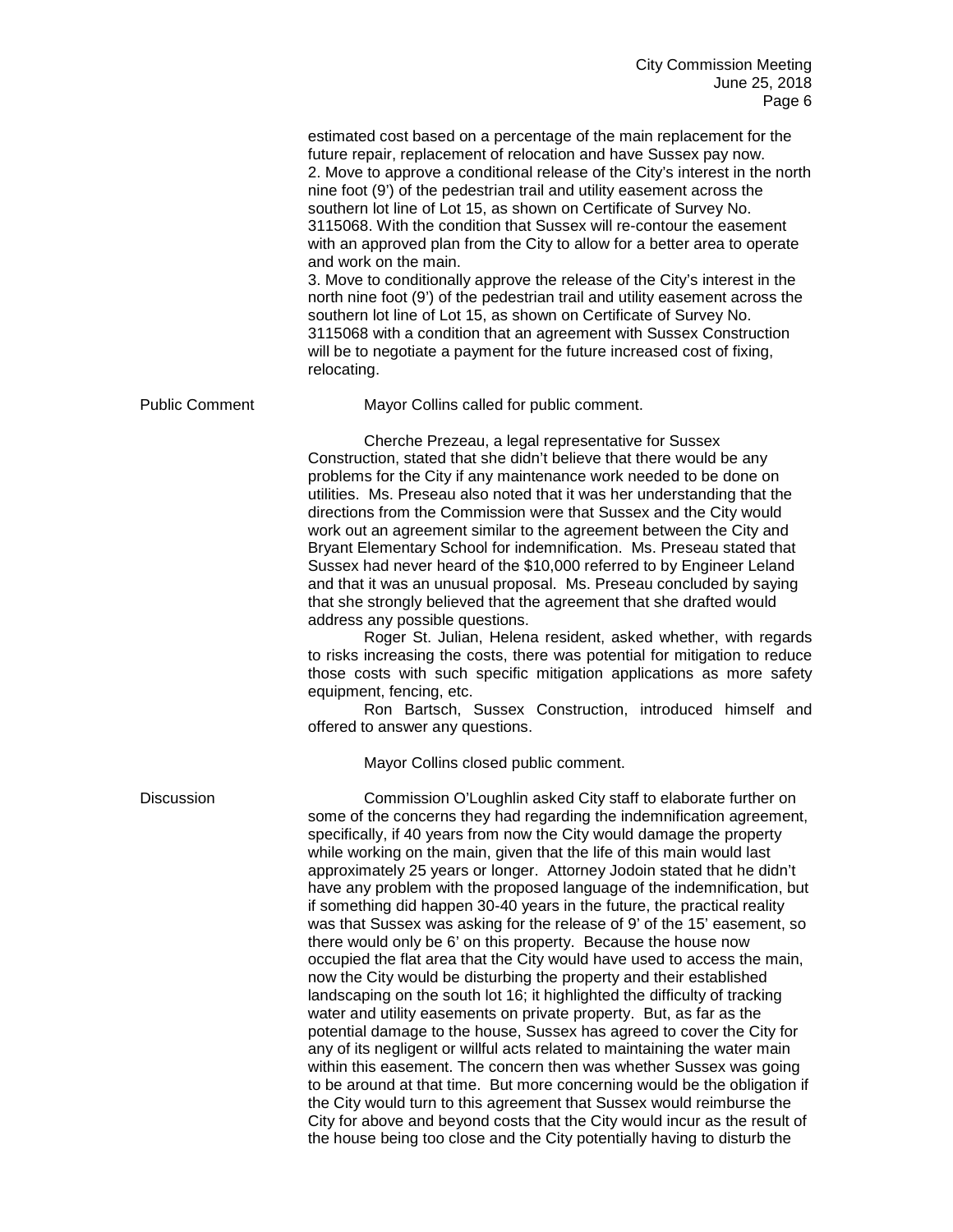neighbor's landscaping. And so it was proposed to Sussex if they were interested in resolving it by a payment now based on city staff's estimates and it was rejected. The City didn't provide the number because there was no interest in talking about that.

Attorney Jodoin advised the Mayor that he closed the public comment and that if he wished to reopen it, he could do so after the Commission discussion.

Discussion Commissioner Farris-Olsen asked Attorney Jodoin to confirm whether assuming there was an exchange of funds, the City would release the easement with the payment. Attorney Jodoin concurred and added that at that point the City would not need indemnification. Commissioner Farris-Olsen stated that in that case, it would be his preference to accept cash-in-lieu of having an indemnification agreement.

> Commissioner Haladay stated that indemnification agreement similar to that with Bryant School would not necessarily make sense and that he was inclined to choose the option when Sussex would pay now for conditional release of the easement.

Commissioner Noonan asked about \$10,000 and where this number came. Engineer Leland replied that this amount was staff's recommendation to cover for the increased risk that would amount to 15% of the actual price to replace the water main that would amount to approximately \$73,000. Engineer Leland pointed out that originally Sussex Construction staff referred to increased risk of 15%.

Commissioner O'Loughlin stated that she was concerned about the idea of an upfront payment for estimated costs without an indemnification provision in place in the future, as the risk for the City could be far greater than \$10,000 or it could be less. Commissioner O'Loughlin pointed out that it seemed unusual for the City to release easement in these circumstances and emphasized again that the City held a significant amount of risk for a situation that was no fault of the City and it was acknowledged at the meeting on May 21.

Commissioner Haladay referred to the idea of trying to price a risk and asked whether a private contractor would sign an indemnification agreement while working on this project. Engineer Leland replied that if the City hired a contractor, they would indemnify the City and the City would have an insurance associated with that, so that would be the increased cost for a contractor essentially to take that risk, but that an added risk would be that the city staff would have to do a repair without hiring a contractor. Commissioner Haladay asked to confirm that the risk would be coming from city work and not a contractor's work. Engineer Leland concurred.

Commissioner Noonan expressed his agreement with Commissioner Farris-Olsen and said that there was a lot of unknown but at least the situation with Carlsons, the property owners, could be cleared. Commissioner Noonan agreed that there would be risk involved but that it would be a good idea to complete the situation with approximately \$10,000 and help Carlsons.

**Motion Commissioner Farris-Olsen moved to conditionally approve the release of the City's interest in the north nine foot (9') of the pedestrian trail and utility easement across the southern lot line of Lot 15, as shown on Certificate of Survey No. 3115068, with the condition that Sussex and the City negotiate an estimated cost based on a percentage of the main replacement for the future**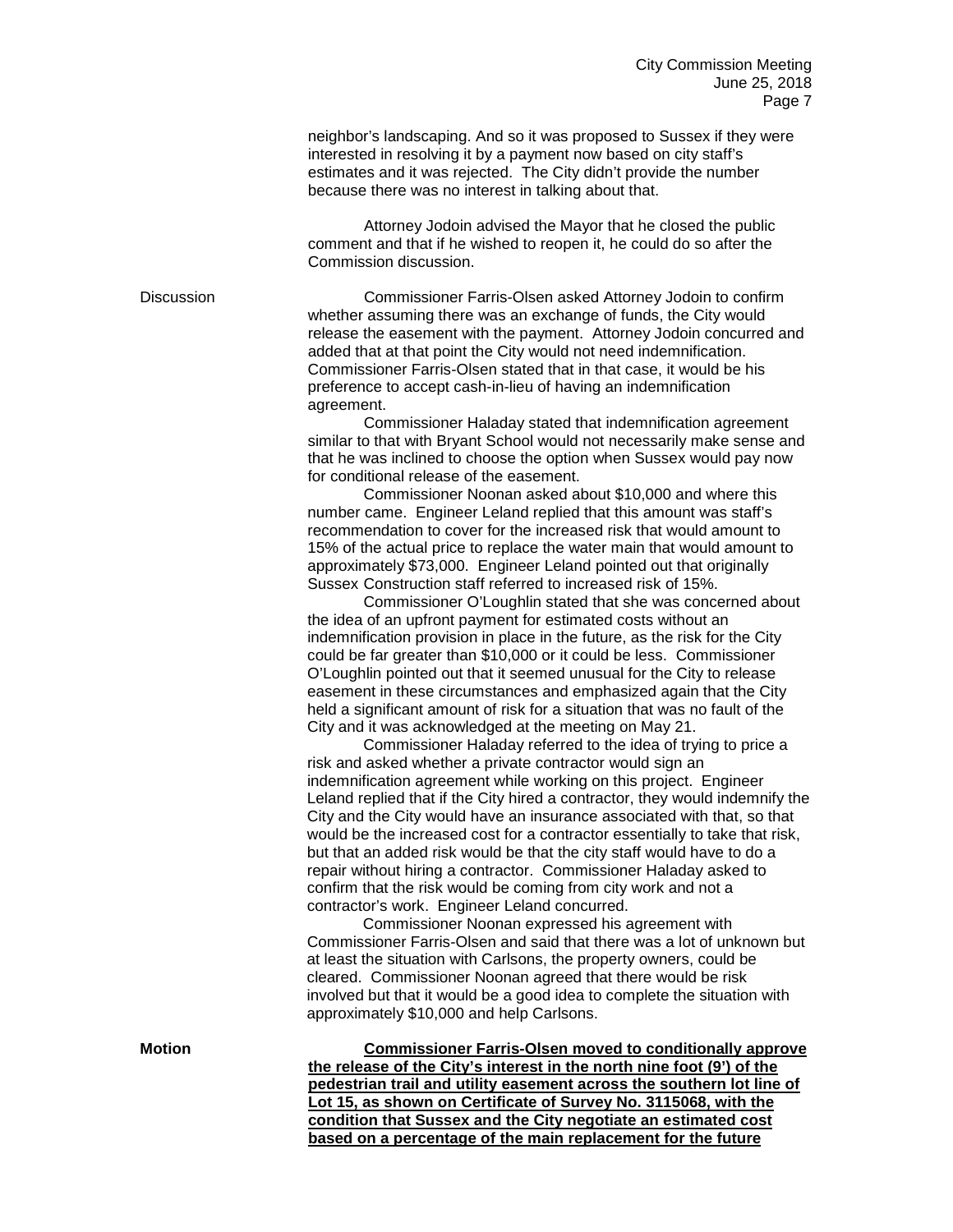|                        | repair, replacement of relocation and have Sussex pay now.<br>Commissioner Noonan seconded the motion.                                                                                                                                                                                                                                                                                                                                                                                                                                                                                                                                                                                                                                                                                                                                                                                                                                                                                                                                                                                                                                     |
|------------------------|--------------------------------------------------------------------------------------------------------------------------------------------------------------------------------------------------------------------------------------------------------------------------------------------------------------------------------------------------------------------------------------------------------------------------------------------------------------------------------------------------------------------------------------------------------------------------------------------------------------------------------------------------------------------------------------------------------------------------------------------------------------------------------------------------------------------------------------------------------------------------------------------------------------------------------------------------------------------------------------------------------------------------------------------------------------------------------------------------------------------------------------------|
| <b>Public Comment</b>  | Ron Bartsch, Sussex Construction, pointed out that there still<br>was 25' of space which provided sufficient length and offered a<br>counteroffer to release 40 square feet. Mr. Bartsch expressed his<br>disagreement with the estimates provided by the City staff and noted that<br>the added risk was inappropriate.                                                                                                                                                                                                                                                                                                                                                                                                                                                                                                                                                                                                                                                                                                                                                                                                                   |
| <b>Discussion</b>      | Commissioner O'Loughlin stated that she was disappointed in<br>the conversations that had happened and was still uneasy about not<br>having an indemnification. Commissioner O'Loughlin said that she was<br>not comfortable with the motion.                                                                                                                                                                                                                                                                                                                                                                                                                                                                                                                                                                                                                                                                                                                                                                                                                                                                                              |
| <b>Vote</b>            | Motion passed 3-2 with Commissioners Farris-Olsen, Haladay,<br>and Noonan voting yes, and Mayor Collins and Commissioner<br>O'Loughlin voting no.                                                                                                                                                                                                                                                                                                                                                                                                                                                                                                                                                                                                                                                                                                                                                                                                                                                                                                                                                                                          |
|                        | Ms. Prezeau asked for clarification regarding the motion and the<br>next step in the process. City Attorney Jodoin stated that the<br>Commission approved option one as was spelled out by Engineer<br>Leland, moved by Commissioner Farris-Olsen and seconded; the<br>Attorney's Office would work on agreement releasing the claims with the<br>payment of \$10,000. Commissioner Farris-Olsen said that he did not<br>clarify that it would be \$10,000 word for word and instead just referred to<br>a negotiated price, so that there would be some capacity for negotiation<br>for both sides to discuss it more openly. Attorney Thomas concurred<br>with the reading that essentially would be giving the City Manager or the<br>Interim City Manager, as the case may be, the authority to negotiate a<br>resolution moving forward as far as the above and beyond cost to<br>replace this particular portion of the main. Commissioner Noonan said<br>that it was his understanding of the motion as well.                                                                                                                       |
| <b>Public Hearings</b> | <b>PUBLIC HEARINGS:</b><br>CONSIDER A RESOLUTION TO ADOPT FINAL BUDGETS,<br>А.<br>BUDGET AUTHORITIES AND ANNUAL APPROPRIATIONS<br>FOR FISCAL YEAR 2019. Resolution 20449                                                                                                                                                                                                                                                                                                                                                                                                                                                                                                                                                                                                                                                                                                                                                                                                                                                                                                                                                                   |
| <b>Staff Report</b>    | Manager Alles reported the Local Government Budget Act, MCA,<br>Title 7, Chapter 6, Part 4, requires the City to develop and adopt an<br>annual budget. The annual budget development process has<br>encouraged public participation and included:<br>City Manager presentation of the Preliminary Budget to the City<br>$\bullet$<br>Commission on May 7, 2018;<br>Five City Commission budget work sessions in which the entire<br>$\bullet$<br>Preliminary Budget was reviewed;<br>Public Hearing Notices published in accordance with MCA 7-1-<br>$\bullet$<br>4127; and,<br>A list of amendments to the Preliminary Budget.<br>$\bullet$<br>Staff proposed to conclude the budget development process by:<br>1. Conducting the public hearing on the Preliminary Budget to<br>receive public input.<br>2. Determining if there are any additional changes to be added to<br>the list of amendments to the Preliminary Budget.<br>3. Adopting the annual budget resolution for the final budget.<br>State law requires the Commission's approval of the annual<br>budget. Approval of the Annual Budget Resolution enhances the City's |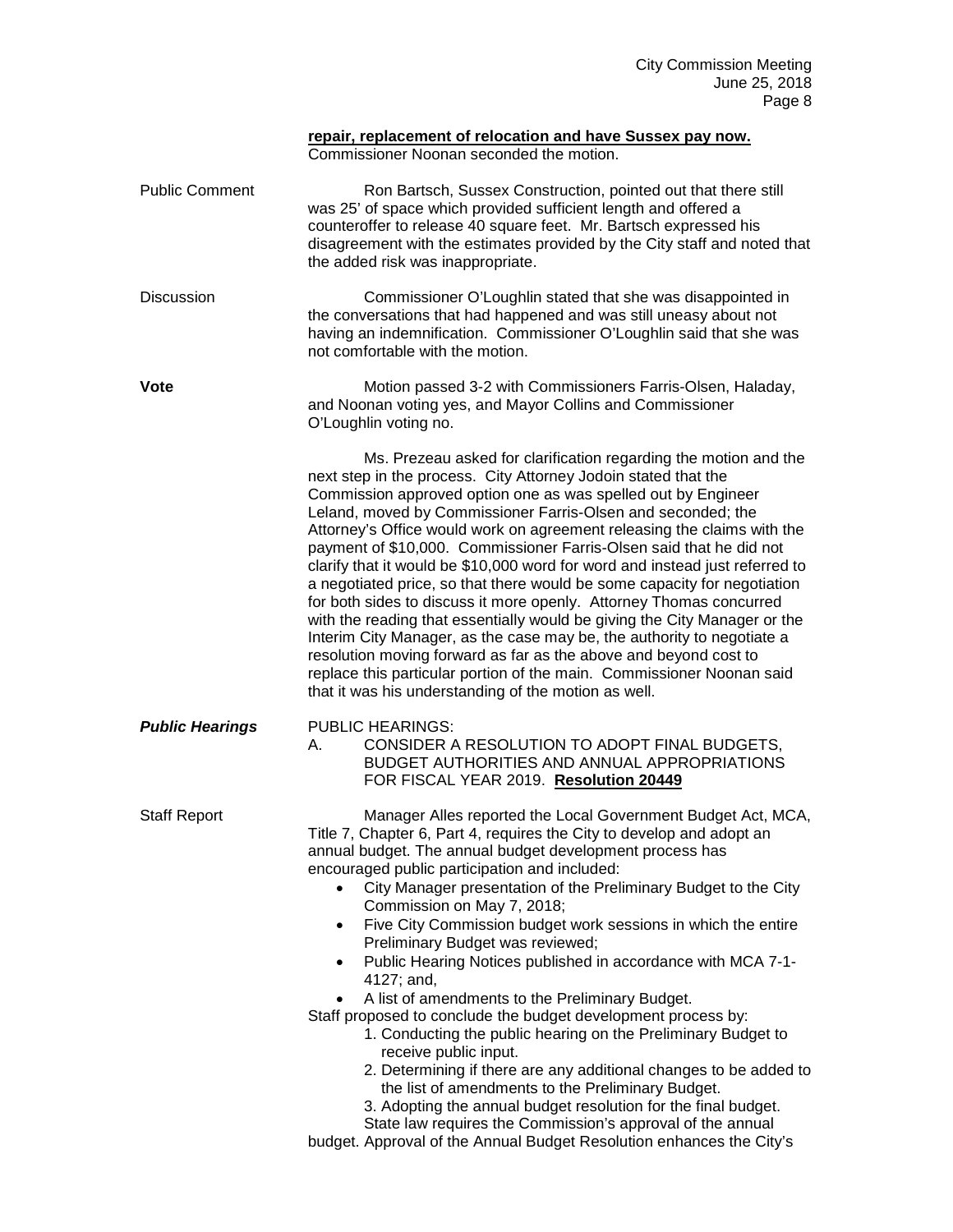|                         | ability to conduct business in a timely and efficient manner, while<br>maintaining effective budgetary controls.<br>COLA is not included in the preliminary budget. It was discussed<br>and decided at the administrative meeting to include COLA, at least for<br>budgetary purposes, but not implement it until such time as the<br>Commission has a chance to see year-end numbers and make an<br>informed decision what the Commission would like to approve for COLA.<br>Manager Alles recommended approval of a resolution adopting<br>final budgets, budget authorities and annual appropriations for the fiscal<br>year beginning July 1, 2018 and ending June 30, 2019, and setting the<br>salary for municipal judge.                                                                                                                                                                        |
|-------------------------|--------------------------------------------------------------------------------------------------------------------------------------------------------------------------------------------------------------------------------------------------------------------------------------------------------------------------------------------------------------------------------------------------------------------------------------------------------------------------------------------------------------------------------------------------------------------------------------------------------------------------------------------------------------------------------------------------------------------------------------------------------------------------------------------------------------------------------------------------------------------------------------------------------|
|                         | At this time, Mayor Collins left the meeting and Commissioner<br>Haladay assumed the position of Mayor Pro Tem.                                                                                                                                                                                                                                                                                                                                                                                                                                                                                                                                                                                                                                                                                                                                                                                        |
| <b>Discussion</b>       | Commissioner O'Loughlin asked whether the proposed COLA<br>was included in the list of amendments that the staff prepared. Manager<br>Alles replied that number was not included in those attachments. What<br>was included in those sheets was summary for each department and the<br>total funds within those departments which amounted to 2.1% city-wide.<br>Total package for COLA, which included all the anticipated auxiliary<br>costs associated with it, totaled \$514,000 for all funds, and \$287,000 for<br>the general fund.<br>Mayor Pro Tem asked that if the Commission were to adopt the<br>COLA but not implement it for FY19, what it would look like when the<br>budget for the next year would be prepared and whether the COLA<br>assumption would still be built in there. Manager Alles replied that it<br>would not be built in the next year's budget and explained how the |
|                         | current number for COLA came to be.                                                                                                                                                                                                                                                                                                                                                                                                                                                                                                                                                                                                                                                                                                                                                                                                                                                                    |
| <b>Public Testimony</b> | Mayor Pro Tem Haladay opened the public hearing and called<br>for anyone wishing to address the commission.<br>There being no persons wishing to address the commission,<br>Mayor Pro Tem Haladay closed the public portion of the hearing.                                                                                                                                                                                                                                                                                                                                                                                                                                                                                                                                                                                                                                                            |
| <b>Motion</b>           | <b>Commissioner Noonan moved approval of a resolution</b><br>adopting final budgets, budget authorities and annual                                                                                                                                                                                                                                                                                                                                                                                                                                                                                                                                                                                                                                                                                                                                                                                     |
|                         | appropriations for the fiscal year beginning July 1, 2018, and ending<br>June 30, 2019, and setting the salary for municipal judge.<br>Commissioner Farris-Olsen seconded the motion.                                                                                                                                                                                                                                                                                                                                                                                                                                                                                                                                                                                                                                                                                                                  |
| <b>Motion</b>           | <b>Commissioner Farris-Olsen moved to amend the budget</b><br>with the list of amendments provided in the "List of Amendments to<br>the FY 2019 Preliminary Budget." Commissioner Noonan seconded<br>the motion. All voted aye, motion carried.                                                                                                                                                                                                                                                                                                                                                                                                                                                                                                                                                                                                                                                        |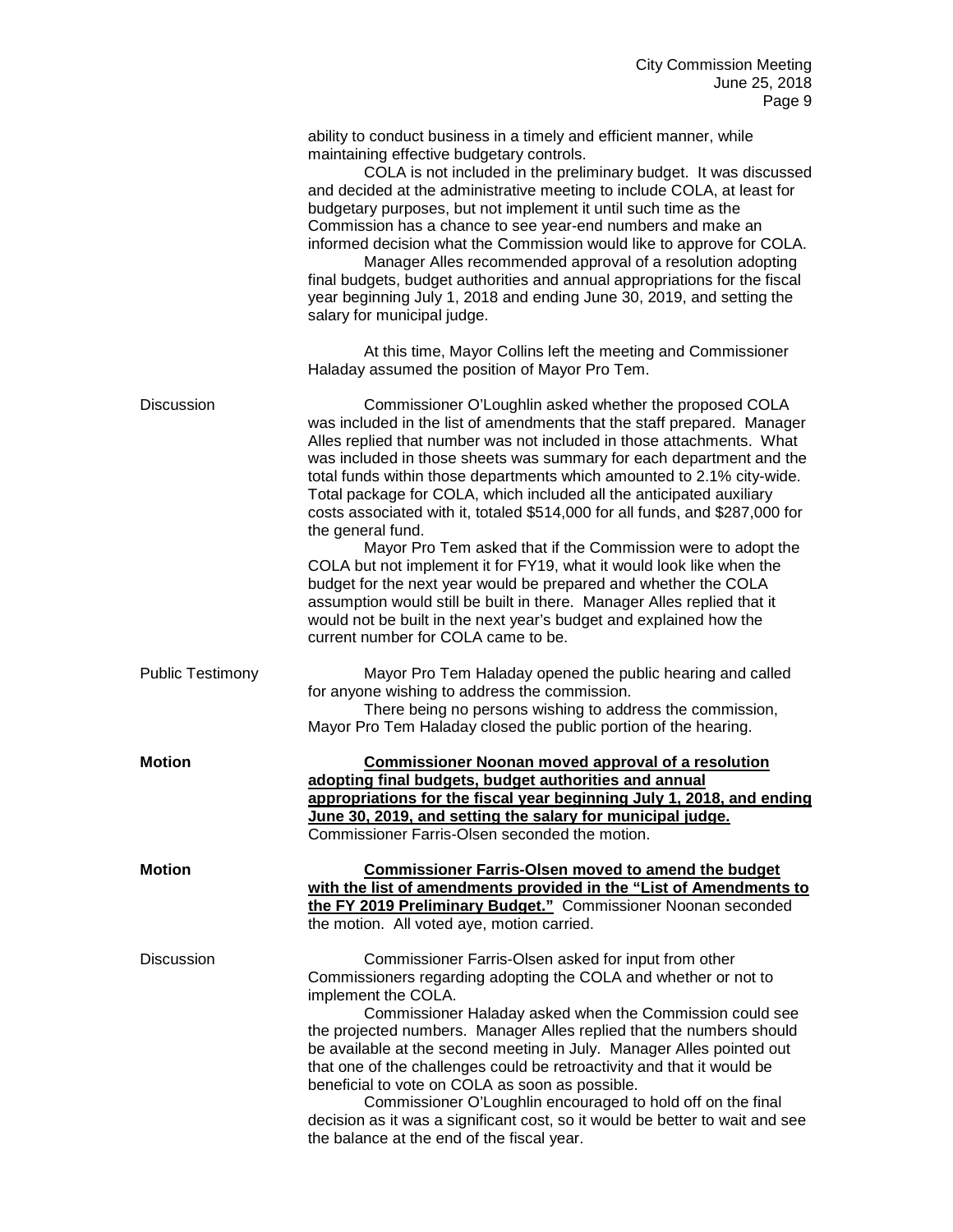Commissioner Noonan stated that he was comfortable with making the decision today but that if the Commission gives COLA, it should be retroactive.

Commissioner Farris-Olsen agreed that the Commission needed to see the final numbers before making the final decision and that he didn't have a preference whether to vote on COLA now or at a later meeting. City staff deserved general increase but the question would be by how much in light of where the budget was last year and what kind of projections there would be for this year. Commissioner Farris-Olsen asked whether COLA's approval could be contingent upon future discussion. Manager Alles noted that today's vote would only mean that the Commission would give the authority to apply COLA once the final decision is made with the parameters that the Commission would want to have. Likewise, the Commission could decide to go retroactive. Voting on COLA today would allow avoiding sending ads and hold a budget hearing again, etc. The Commission would still hold a discussion on the percentage, then the staff would implement Commission's decision.

| <b>Motion</b> | <b>Commissioner Farris-Olsen moved to amend the budget to</b>     |
|---------------|-------------------------------------------------------------------|
|               | include a 2.1% COLA contingent upon future discussion and         |
|               | agreement after the final numbers from FY2018 budget become       |
|               | available to the Commission. Commissioner O'Loughlin seconded the |
|               | motion. All voted aye, motion carried.                            |

Discussion Mayor Pro Tem Haladay stated he would not be opposed to act on COLA either way but the Commission would have to be careful given where the projections were this year. A 2.1% COLA would put the City at \$1.3 million personnel services increase on all funds. Commissioner Haladay also pointed out that the wage growth for the City was not commensurate with the wage growth in Lewis and Clark County for the last decade.

Commissioner Farris-Olsen expressed agreement with Mayor Pro Tem Alles in that Commission needed to look at how the wages have grown in Lewis and Clark County over the last decade. Commissioner Farris-Olsen also thanked Manager Alles for staying with the City until the budget year was completed.

Commissioner Noonan also expressed his gratitude to the staff, especially to Director Jorgenson and Manager Lovshin, for working hard on the budget.

keeping the total tipping fee at \$58.75. The City Transfer Station is proposing to charge commercial customers, cash customers or any

| <b>Motion</b>       | Mayor Pro Tem Haladay announced voting on FY19 budget<br>adoption as amended. All voted aye, motion carried.                                                                                                                                                                                                                                                                                                                                  |
|---------------------|-----------------------------------------------------------------------------------------------------------------------------------------------------------------------------------------------------------------------------------------------------------------------------------------------------------------------------------------------------------------------------------------------------------------------------------------------|
|                     | CONSIDER A RESOLUTION TO SET FEES CHARGED FOR<br>В.<br>DISPOSAL OF GARBAGE AND REFUSE AT THE CITY OF<br>HELENA TRANSFER STATION AND REPEAL RESOLUTION<br>20345. Resolution 20450                                                                                                                                                                                                                                                              |
| <b>Staff Report</b> | Budget Manager Libbi Lovshin reported the City and Lewis &<br>Clark County jointly analyze and agree each year on a recommended<br>tipping fee for the operation of the City Transfer Station and the Lewis &<br>Clark County landfill. The City is proposing to leave the Transfer Station<br>tipping fee at \$30.75. The County Landfill is proposing to leave their<br>tipping fee at \$28.00. The Public Works Department is recommending |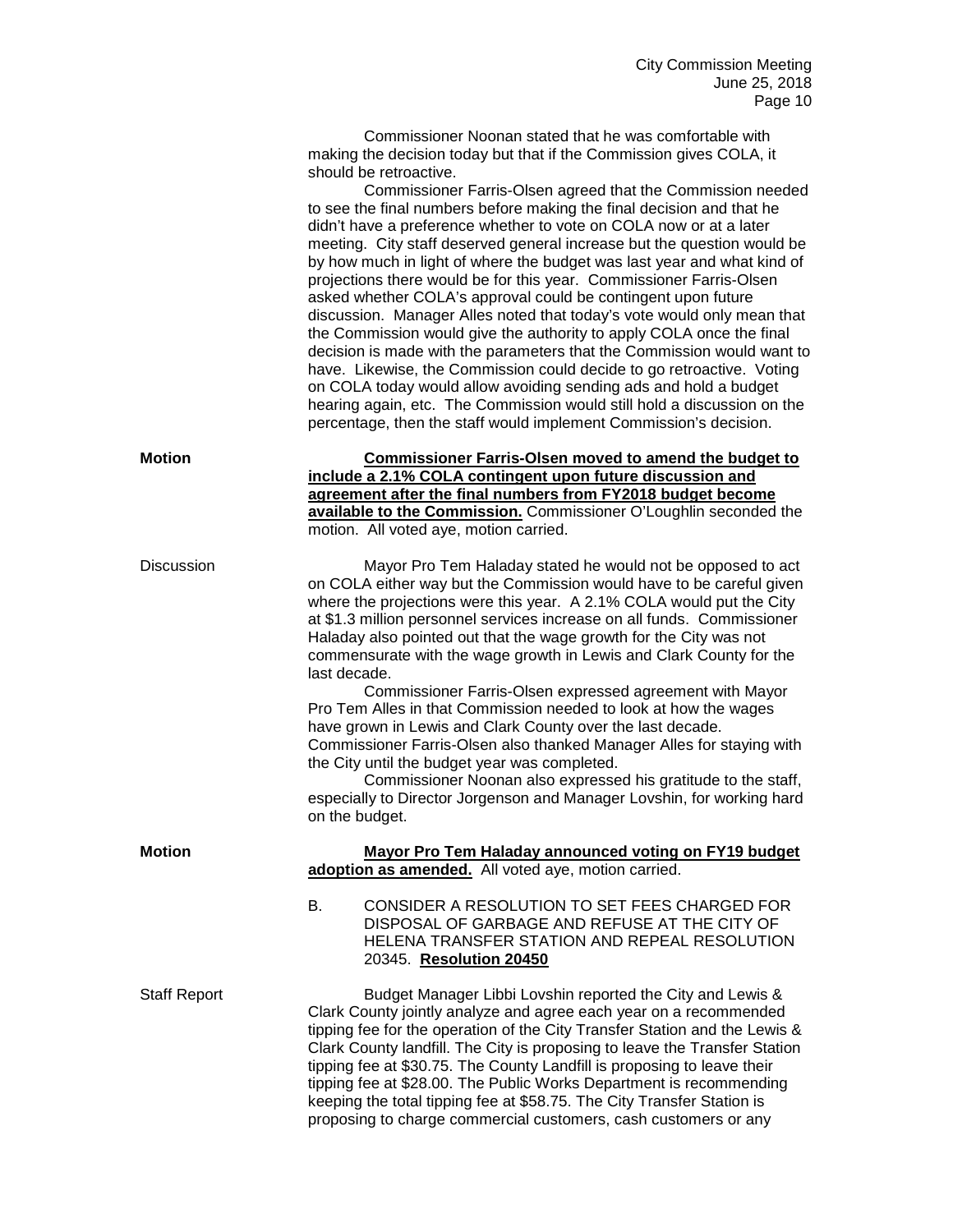|                         | residential customer that exceeds the permit credit \$10.00/each for<br>mattresses and box springs plus current tipping fee.<br>This resolution would allow setting fees for disposal of garbage<br>and refusing at the City of Helena Transfer Station.<br>Manager Lovshin recommended approval of a resolution setting<br>fees to be charged for disposal of garbage and refuse at the City of<br>Helena transfer station and repeal Resolution No. 20345.                                                                                                                                                                                                                                                                                                                                                                                                                                                                                                                                                                                                                                                                                                                                                                                                                                                                                                                                                                                                                                             |
|-------------------------|----------------------------------------------------------------------------------------------------------------------------------------------------------------------------------------------------------------------------------------------------------------------------------------------------------------------------------------------------------------------------------------------------------------------------------------------------------------------------------------------------------------------------------------------------------------------------------------------------------------------------------------------------------------------------------------------------------------------------------------------------------------------------------------------------------------------------------------------------------------------------------------------------------------------------------------------------------------------------------------------------------------------------------------------------------------------------------------------------------------------------------------------------------------------------------------------------------------------------------------------------------------------------------------------------------------------------------------------------------------------------------------------------------------------------------------------------------------------------------------------------------|
| <b>Discussion</b>       | Commissioner O'Loughlin asked Manager Lovshin to elaborate<br>on what the City currently does with respect to mattresses and how<br>neighboring communities of Helena size deal with the same issue.<br>Manager Lovshin explained that currently, Helena didn't charge for<br>mattresses and people from other counties, where they get charged for<br>disposal of the mattresses, bring them to Helena to dispose of. Manager<br>Alles clarified that people bringing mattresses to the transfer station do<br>get charged when they get weighed but not as a separate charge for<br>each mattress.                                                                                                                                                                                                                                                                                                                                                                                                                                                                                                                                                                                                                                                                                                                                                                                                                                                                                                     |
| <b>Public Testimony</b> | Mayor Pro Tem Haladay opened the public hearing and called<br>for anyone wishing to address the commission.<br>There being no persons wishing to address the commission,<br>Mayor Pro Tem Haladay closed the public portion of the hearing.                                                                                                                                                                                                                                                                                                                                                                                                                                                                                                                                                                                                                                                                                                                                                                                                                                                                                                                                                                                                                                                                                                                                                                                                                                                              |
| <b>Motion</b>           | <b>Commissioner O'Loughlin moved approval of a resolution</b><br>setting fees to be charged for disposal of garbage and refuse at the<br>City of Helena transfer station and repeal Resolution No. 20345.<br>Commissioner Noonan seconded the motion. All voted aye, motion<br>carried.                                                                                                                                                                                                                                                                                                                                                                                                                                                                                                                                                                                                                                                                                                                                                                                                                                                                                                                                                                                                                                                                                                                                                                                                                  |
|                         | C.<br>CONSIDER FIRST PASSAGE OF AN ORDINANCE PRE-<br>ZONING TO R-2 (RESIDENTIAL), R-O (RESIDENTIAL<br>OFFICE) AND B-2 (COMMERCIAL) DISTRICTS PRIOR TO<br>ANNEXATION INTO THE CITY OF HELENA: FOR<br>PROPERTY GENERALLY DESCRIBED AS PHASES TWO<br>AND THREE OF THE WESTSIDE INFRASTRUCTURE<br>EXTENSION PROJECT. Ordinance 3240                                                                                                                                                                                                                                                                                                                                                                                                                                                                                                                                                                                                                                                                                                                                                                                                                                                                                                                                                                                                                                                                                                                                                                          |
| <b>Staff Report</b>     | City Planner Dustin Ramoie reported the City initiated this<br>proposal for this pre-zoning to start the process of providing all city<br>services for existing and new development of the properties located<br>within this area. City Ordinance requires property to be pre-zoned prior to<br>annexation. Current land uses in the area include but are not limited to<br>single dwelling residential, multi-dwelling residential, and commercial.<br>This pre-zoning would become effective upon annexation. On February<br>8, 2018, City staff hosted a public information meeting at the Montana<br>Wild Center to discuss these pre-zoning proposals with affected property<br>owners in the area. Approximately 35 citizens attended the meeting and<br>a good dialogue between City staff and attendees took place. Most<br>comments and questions about zoning were answered on site and some<br>follow-up discussions in the following days addressed the remainder.<br>The Helena Zoning Commission held a public hearing on the portion of<br>phase two that is west of Hiawatha Street and along Cannon Street on<br>September 12, 2017. From that public hearing a recommendation to pre-<br>zone the area with an R-2 District designation was approved; however,<br>the B-2 designation was not recommended and staff was asked to bring<br>forth another proposal for those three properties located immediately<br>west of Hiawatha Street along Euclid Avenue. Staff changed the pre- |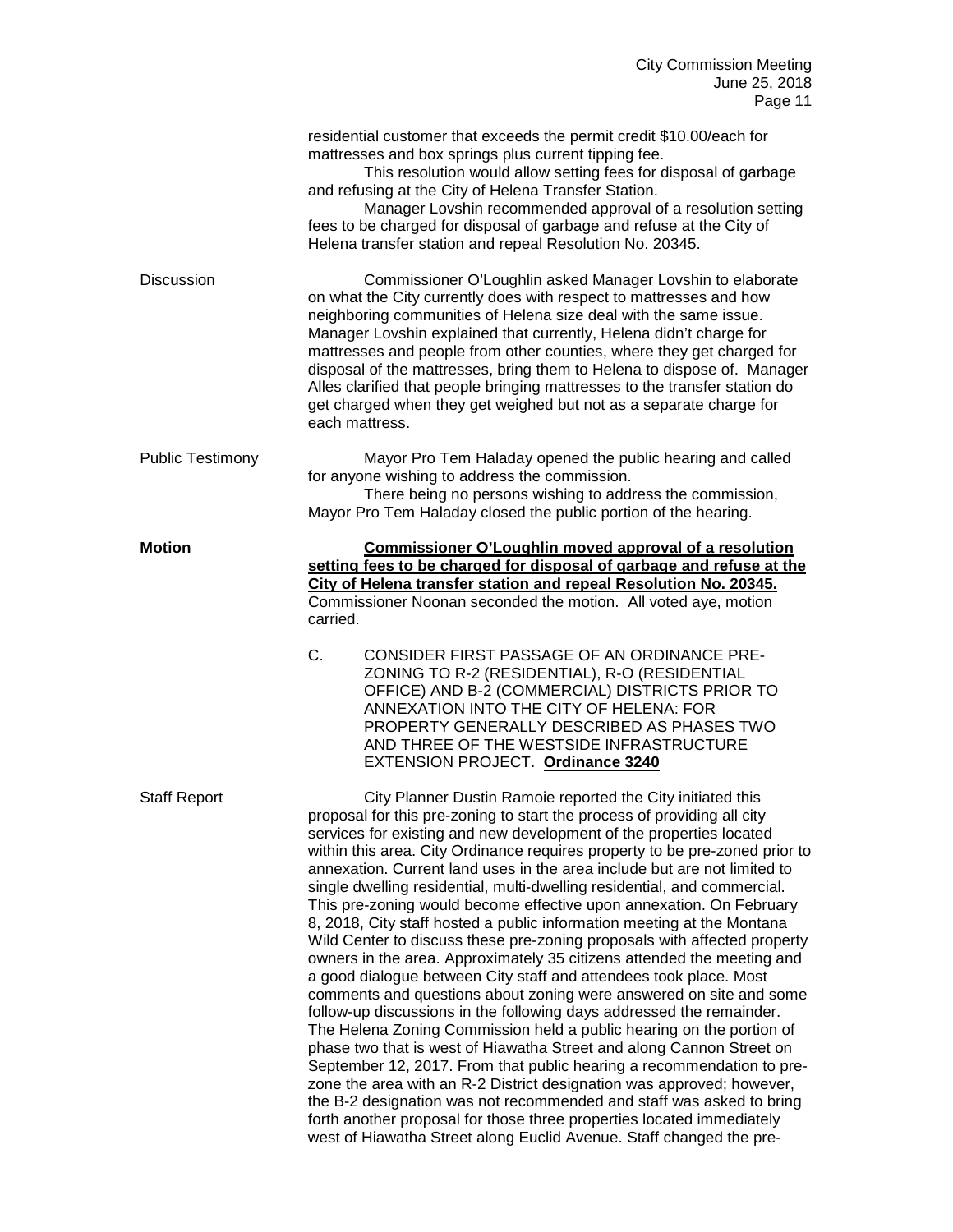zoning designation to the R-O district as requested and has included the entire area that was under consideration at that meeting into this larger proposal, so it could be looked at as an entire neighborhood. The vacant property and properties developed with office uses are accommodated by right within the R-O district, with lower impacts than the initially proposed B-2 District. The Helena Zoning Commission then hosted a public hearing encompassing an expanded area on May 8, 2018, where a recommendation of approval was approved by a 3-0 vote.

This area is included in the area covered by the Treasure State Endowment Grant (TSEP) that was given to the City to help address infrastructure issues on the Westside. City infrastructure has been installed in some of the area and planned for future installation on the other portion of the area and there is now nine pending annexation requests in the subject area as well as many other property owners who have expressed an interest in annexation and connection to city services. Many of these inquiries are awaiting the pre-zoning of the property and the installation of the infrastructure.

Pre-zoning the properties is required prior to annexation and will allow the nine pending annexation requests in the area to move forward. It will also prepare the areas in phase two and three of the Westside infrastructure project for future annexation.

Pre-zoning is a required step prior to annexation. Annexation is a required step to make connection to city utilities like water and wastewater. Utilizing city water and wastewater allows for a more compact development pattern and is more efficient than development on individual well and septic.

Planner Ramoie recommended approval of the first passage of an ordinance for a pre-zoning designation to R-2 (Residential) District, R-O (Residential District) and B-2 (General Commercial) District, amending City of Helena Ordinance No. 2359 and the official zoning map after the properties are annexed; for the property as legally described in the attached ordinance.

Discussion Commissioner Noonan asked about the possible timeline for when the annexation would begin. Planner Ramoie explained that the phase two area needed to be considered as soon as it could be done, so that in about a month there could be first discussions with the City Commission. With respect to the remainder of phase three area, those properties west of Granit Ave. or south of Woodward Ave. could be handled as applicants would petition the City to annex; that area was not under consideration for annexation at this time.

Commissioner O'Loughlin asked how the three properties located west of Haiwatha St. were characterized under the County zoning that were proposed in today's presentation to be zoned R-O instead of B-2, as well as general requirements differentiating between B-2 and R-O. Planner Ramoie explained that one of the owners from there initially wanted to be B-2. The growth policy showed it was Commercial. So initially staff had proposed B-2, but the zoning Commission wasn't comfortable approving that. Staff was asked to prepare a different proposal; the R-O district still fits all of the three properties uses. Planner Ramoie explained specifics with respect to differences between B-2 and R-O. Planner Ramoie noted that with what exists on the ground, R-O would make most sense even though there were no changes to the properties.

Commissioner Haladay asked what would happen to existing properties if the Commission took action on pre-zoning. Planner Ramoie explained that nothing would happen, those properties would not need to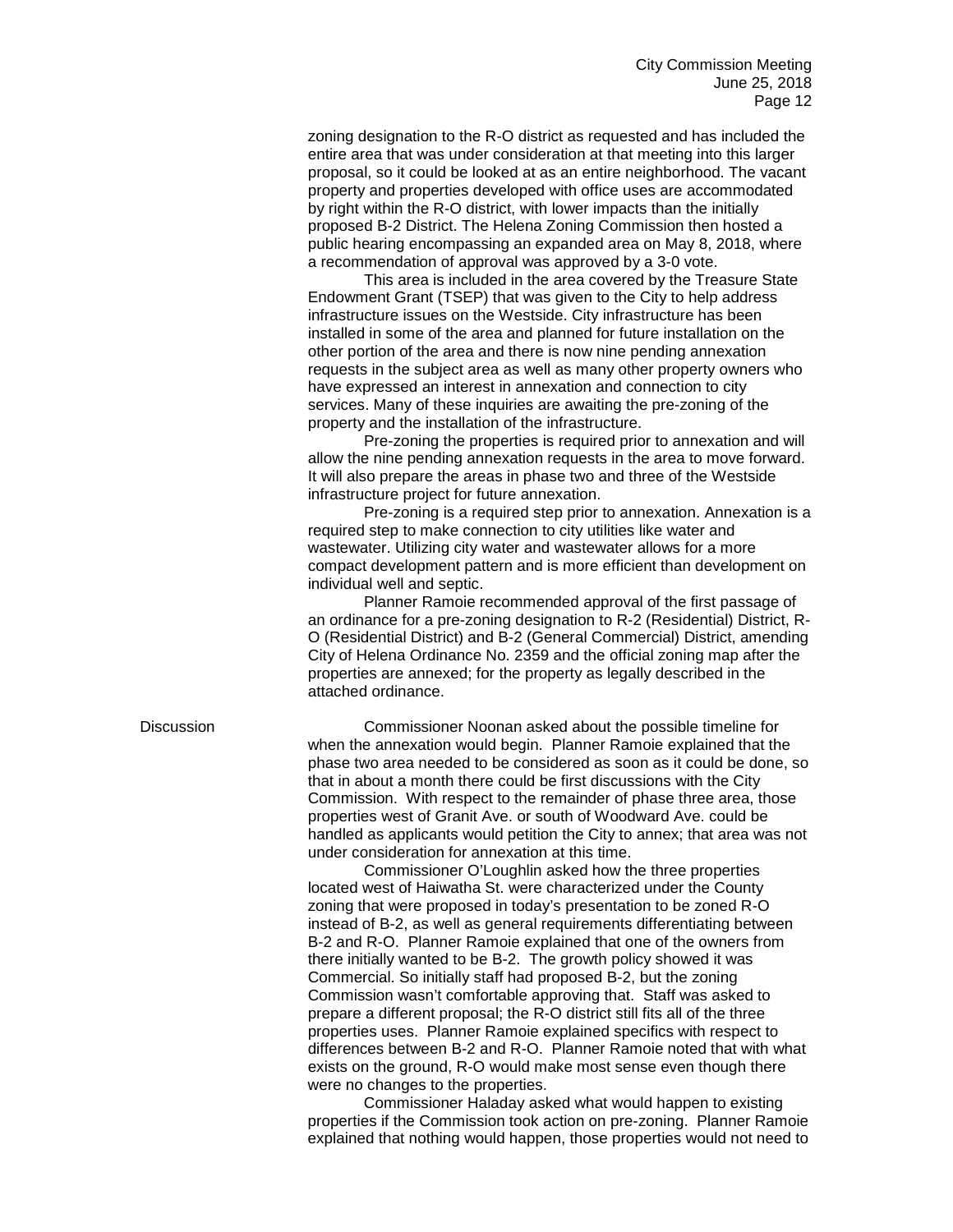|                         | be changed. Those properties with pre-existing non-conformities are<br>allowed to stay with them; zoning restrictions do not get retroactively<br>enforced on properties that already exist.<br>Commissioner Haladay referred to a medical marijuana<br>dispensary located in the area that was being pre-zoned and asked<br>whether any federal/state/local regulations would apply to it upon<br>annexation. Attorney Jodoin replied that according to City Code<br>regulations, all businesses are required to have a city business license<br>and City Code precluded the City from issuing a business license to any<br>business that is prohibited by federal law and possession of marijuana is<br>still prohibited under the federal law, so, upon annexation, the City would<br>not give business license even for medical marijuana, even though it's<br>allowed by state law. Commissioner Haladay asked for clarification: if<br>the City chose to change that part of the Code and allow business<br>license for that, it could do so. Attorney Jodoin concurred. |
|-------------------------|--------------------------------------------------------------------------------------------------------------------------------------------------------------------------------------------------------------------------------------------------------------------------------------------------------------------------------------------------------------------------------------------------------------------------------------------------------------------------------------------------------------------------------------------------------------------------------------------------------------------------------------------------------------------------------------------------------------------------------------------------------------------------------------------------------------------------------------------------------------------------------------------------------------------------------------------------------------------------------------------------------------------------------------------------------------------------------|
| <b>Public Testimony</b> | Mayor Pro Tem Haladay opened the public hearing and called<br>for anyone wishing to address the commission.                                                                                                                                                                                                                                                                                                                                                                                                                                                                                                                                                                                                                                                                                                                                                                                                                                                                                                                                                                    |
|                         | Rebeca Wicken, Haiwatha St. resident, asked what kind of costs<br>pre-zoning would involve for people like her, who have water but not<br>sewer, as well as inquired why the vote needed to take place at this<br>meeting.<br>Dawn Therriault, property owner in proposed phase two, stated<br>that over a year ago she requested to have her property annexed to the<br>City. Ms. Therriault encouraged the Commission to approve the pre-<br>zoning.                                                                                                                                                                                                                                                                                                                                                                                                                                                                                                                                                                                                                         |
| <b>Motion</b>           | Commissioner O'Loughlin moved approval of the first                                                                                                                                                                                                                                                                                                                                                                                                                                                                                                                                                                                                                                                                                                                                                                                                                                                                                                                                                                                                                            |
|                         | passage of an ordinance for a pre-zoning designation to R-2<br>(Residential) District, R-O (Residential District) and B-2 (General<br>Commercial) District, amending City of Helena Ordinance No. 2359<br>and the official zoning map after the properties are annexed, for the<br>property as legally described in the attached ordinance.<br>Commissioner Farris-Olsen seconded the motion.                                                                                                                                                                                                                                                                                                                                                                                                                                                                                                                                                                                                                                                                                  |
| <b>Discussion</b>       | In reply to Ms. Wicken's question, Commissioner Farris-Olsen<br>stated that there would be no associated costs right now; however, if that<br>area gets annexed, there probably would be associated costs.<br>Commissioner Farris-Olsen encouraged Ms. Wicken to talk with the City<br>Planner, City Manager, or City Attorney.<br>Mayor Pro Tem Haladay noted that normally, when the City does<br>annexations, pre-zoning and annexation are done simultaneously and<br>asked why there was change in approach for the west side. Planner<br>Ramoie replied that because it was a big project, the staff's<br>recommendation was to have a multi-stage project.<br>Commissioner Farris-Olsen asked to confirm that in order to<br>annex a property, it would have to pre-zoned first. Planner Ramoie<br>concurred.                                                                                                                                                                                                                                                           |
| <b>Vote</b>             | All voted aye, motion carried.                                                                                                                                                                                                                                                                                                                                                                                                                                                                                                                                                                                                                                                                                                                                                                                                                                                                                                                                                                                                                                                 |